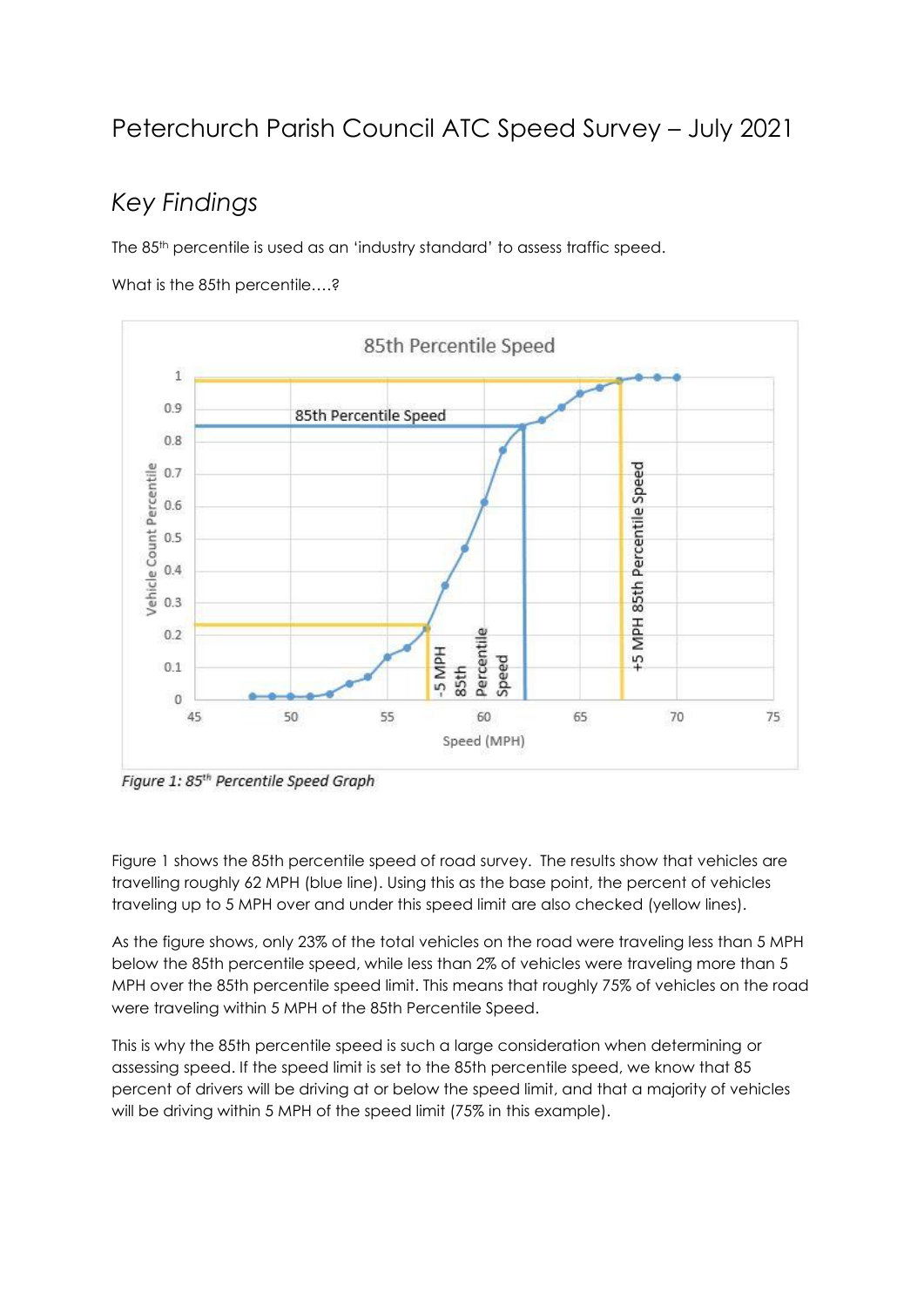## *Entrances to the Village (ATC's 1 & 5)*

The survey shows that the majority of vehicles travelling into and out of the village at ATC survey points 1 (Nags Head) and 5 (Vowchurch) are speeding.

#### ATC 1 (Nags Head)

- 75.5% of all traffic (north and south bound) is travelling over the Posted Speed Limit (PSL).
- Furthermore, 77.4% of all traffic (i.e. southbound) entering the village at ATC1 is speeding with 42.5% travelling over 35mph and 4.5% travelling over 45mph.
- the highest recorded speeds at this location were:

Northbound:

 12 vehicles travelling between 50-55mph spread throughout the day with the majority (10 vehicles) between 07:00 and 19:00 – i.e. during daytime hours.

#### Southbound:

- 1 vehicle travelling between 55-60mph @ 11:00
- 28 vehicles over a 7 day average were travelling between 45-50mph with the vast majority of vehicular movements taking place between 06:00 and 20:00hrs

#### ATC 5 (Vowchurch)

- 82.5% of all traffic (north and south bound) is travelling over the Posted Speed Limit (PSL).
- 74.9% of all traffic entering the village (i.e. northbound) at ATC5 is speeding with 45.8% travelling over 35mph and 6.9% travelling over 45mph.
- the highest recorded speeds at this location were:

Northbound:

• 1 vehicle travelling between 65-70mph

Southbound:

• 1 vehicle travelling between 70-75mph

### ATC 2 (Fire Station)

- 37.7% of all traffic (north and south bound) is travelling over the PSL.
- 10.2% of all vehicles were travelling over 35mph with 0.6% travelling 45mph or higher.
- the highest recorded speed at this location was:

Northbound:

• 1 vehicle travelling between 50-55mph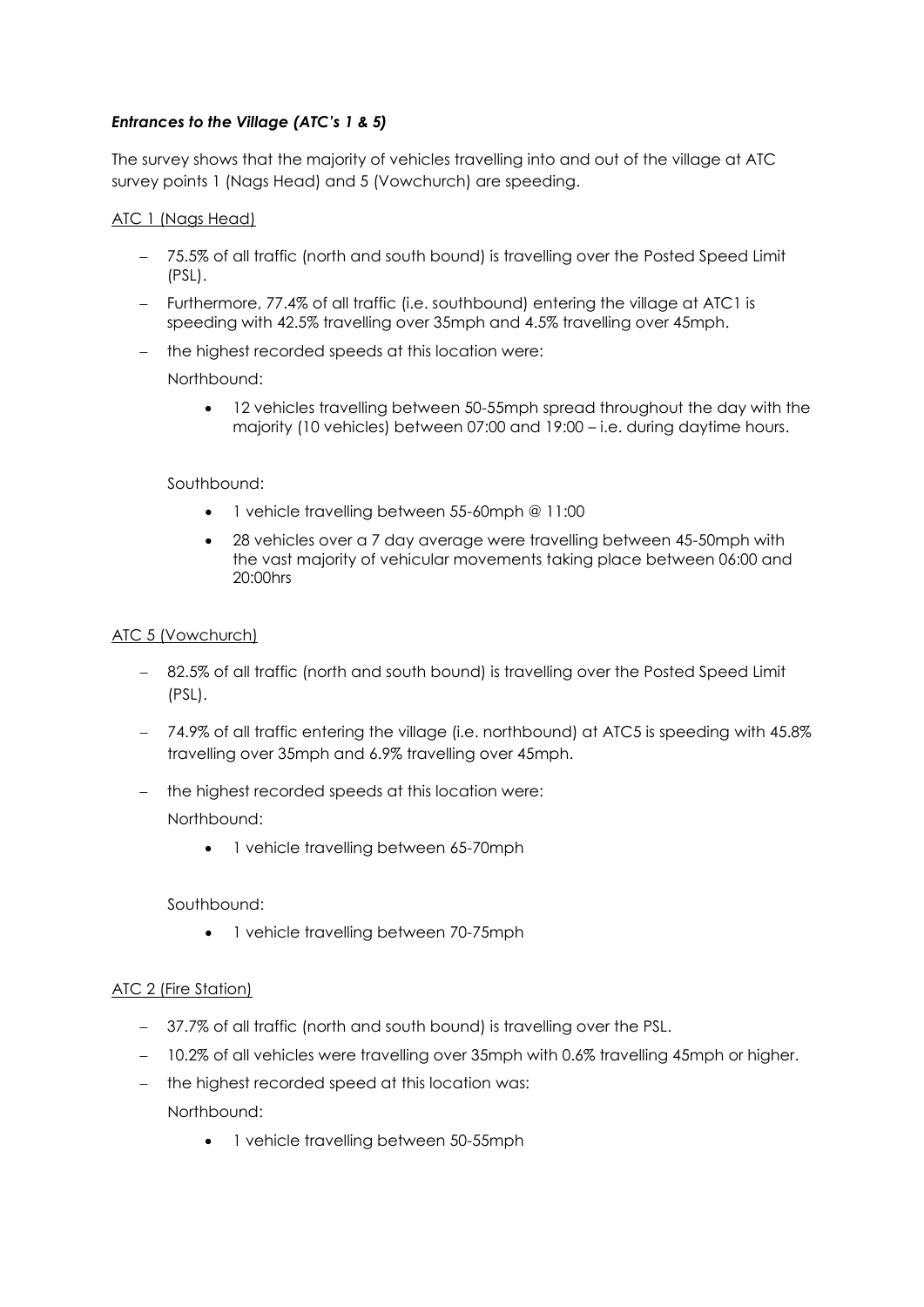Southbound:

• 1 vehicle travelling between 50-55mph

The data shows that as vehicles approach the core of the village they tend to slow. Conversely, as vehicles leave the core of the village they speed up.

#### ATC 3 (Primary School)

This ATC was not as close to the Primary School as I would have liked but nevertheless, it provides interesting data for the core of the village.

- 6.6% of vehicles are speeding in the core of the village with only 1% of vehicles travelling over 35mph.
- 17,777 vehicles were recorded which, when compared to the ATC5 (Vowchurch data) shows that the majority of traffic is travelling within the village or from the Hereford direction. It is worth noting that the data does not record vehicles entering the village from Stockley, UIrishay or Long Lane (Hinton) which must account for a good degree to local trips.
- The data shows that there is a natural slowing within the core and this could be 'built upon' to achieve greater speed reductions

#### ATC 4 (Hawthorn Rise)

Like ATC 2 (Fire Station) this ATC shows that traffic is speeding as it enters the core of the village.

- 33.2% of all vehicles are travelling over the PSL but the majority of vehicles are traveling northbound towards the village core. In fact, 48.1% of all northbound traffic is speeding with 15.4% of vehicles travelling at or above 35mph. 1.4% are travelling at 45mph or above. Considering that there were a total of 18,838 vehicular movements recorded during the survey period these are quite significant numbers.
- In common with ATC2 (Fire Station) this confirms that vehicles are naturally slowing as they enter the core of the village.

What does it all mean….?

In broad terms the data confirms that as traffic enters the village at the Nags Head or from the Vowchurch direction, the likelihood is that 75-80% of all vehicles are speeding.

This is also true of vehicles leaving the village with 73.6% of all vehicles heading northbound (i.e. towards Dorstone) speeding. Similarly, 90% of vehicles heading southbound (i.e. towards Vowchurch) also speeding. The survey also shows that 12.3% of southbound vehicles heading towards Vowchurch were travelling over 45mph at ATC 5 (Vowchurch).

We can also see that as vehicles enter the core of the village, they are slowing but only slightly – they only seem to slow down to 30mph (or thereabouts) in the core of the village between the shop and Food for Thought. They then accelerate away from the core in either direction.